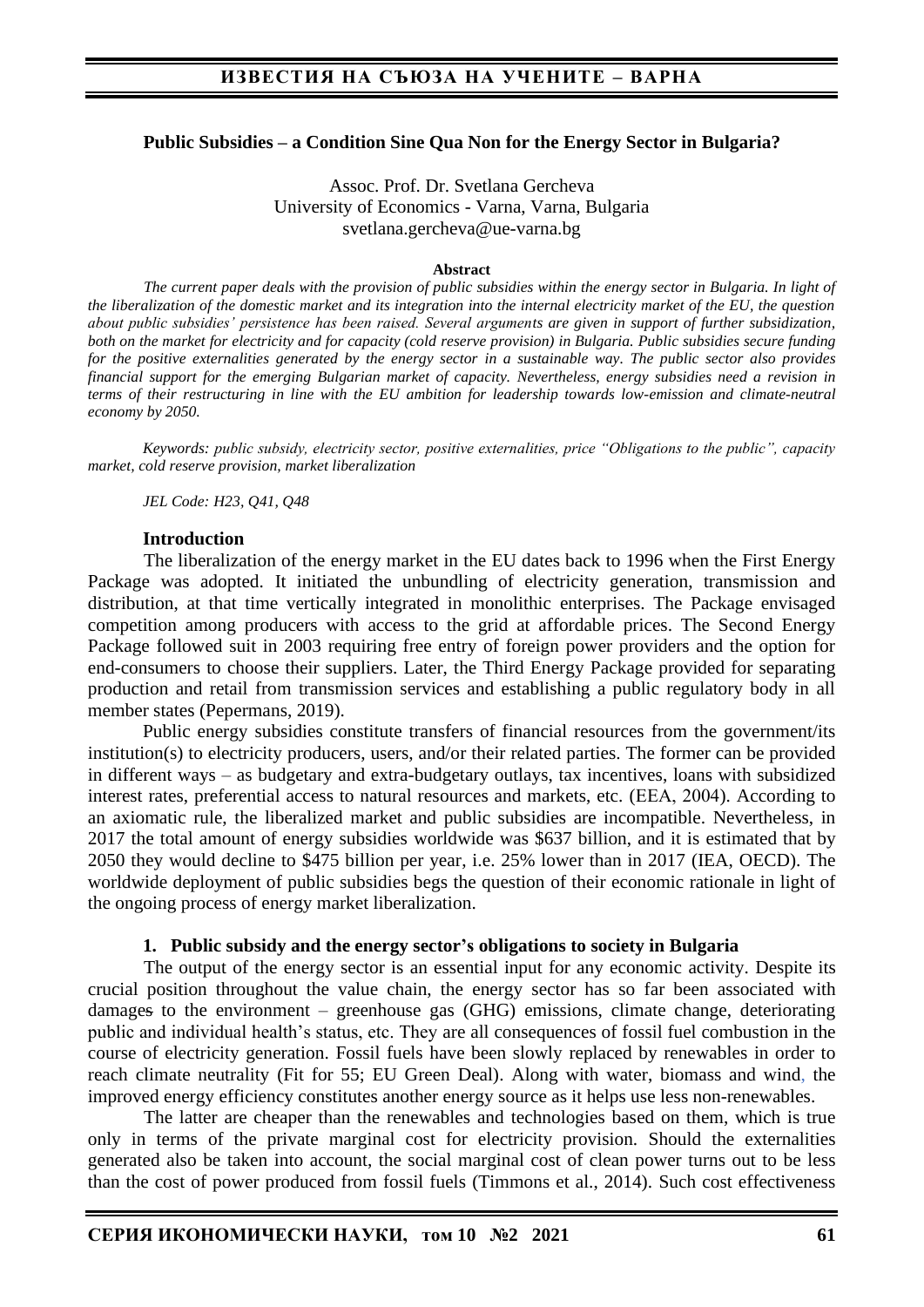can be attributed to the less negative externalities derived from green electricity with reference to its impact on the environment, climate, public and private health. As the electrical power's production from renewables reduces the negative externalities, its social marginal costs also decrease. In other words, clean power contributes to a healthier environment, which is its positive externality. Electricity from fossil fuels also provides positive externality since the former contributes to the reliability of the current system of power provision (supply).

In a more abstract way, energy security and efficiency together with environmental and public health protection are subjects of study in public finance and public sector economics. There is a case of a market failure where the provision of a private good is associated with positive externalities throughout its final use (Musgrave et al., 1989; Rosen et al., 2021; Brown et al., 1998). The above-mentioned case fits into the constellation on the energy market. Within its consumption, the private good (electricity) simultaneously generates private and social benefits. The latter encompass energy security and efficiency, better environmental and public health protection. Their provision imposes additional cost on power plants, leading to marginal private costs exceeding the marginal social ones.

In order to return to an efficient outcome on the energy market, a public institution (the government, the public energy regulator or any other authority in charge) intervenes to financially support power companies for the additional benefits generated. Through subsidizing them, the government secures their further provision since it is beneficial for the society. Thus, the efficient market operation provides an argument for the consistent deployment of public subsidies for the energy sector.

Another argument for the future provision of subsidies is the design of the pubic financial support per se. One of its particular features has been highlighted in public finance literature - funds needed for the positive externalities' provision are disbursed and collected among practically all end users, while the benefits (i.e. the public subsidies) are targeted at few energy producers (Buchanan et al., 1962; Peltzman, 1976; Wilson, 1974). The *diffusion of costs and concentration of benefits* have its rationale: costs become bearable and their payers – ignorant of the burden imposed. At the same time, a small group of beneficiaries becomes better off.

The "smart" cost and benefits distribution also contributes to the persistence of the public subsidies for the electricity producers (Lovi, 1964). The latter can be assigned to the "production" of different positive externalities. Green electricity does not damage the environment and public health as much as power from fossil fuels does, while co-generation facilities promote energy efficiency by producing either electricity or heat from the same primary energy source.

Parallel to the ongoing process of market liberalization, public subsidies for the energy sector apply also in Bulgaria. Two market segments operate simultaneously. On the Bulgarian Independent Energy Exchange (IBEX)<sup>1</sup>, business-consumers contract electricity at clearing prices, while households pay for it on the regulated segment at pricеs approved by the Energy and Water Regulatory Commission, KEVR. This setting is unique in the EU, but it will disappear *when/if* liberalization is completed in Bulgaria (Regulation (EU) 2019/943; Strategiya za ustojchivo energijno razvitie, 2020).

Businesses and households fund the public subsidy for electricity, while KEVR approves the annual amount and structure of the additional cost incurred by power plants in order to achieve positive externalities: reliable supply, energy efficiency, environment and public health protection. The costs constitute the so-called *price "Obligations to the public"<sup>2</sup>* (Energy Sector Act, Art.30 (1), рoint 17; Art. 35). The more sophisticated the scope of the public interest in the electricity sector becomes, the more public policy aspects the price "Obligations to the public" (POP) would cover.

It consists of a sum of different kinds of subsidies. They are paid via the electricity bills by all end-consumers, the national grid operator and the electricity distribution companies. Thus, the

<sup>&</sup>lt;sup>1</sup> It is the free electricity market.

<sup>&</sup>lt;sup>2</sup> The translation in this paper follows the English version of the Energy Sector Act in Bulgaria.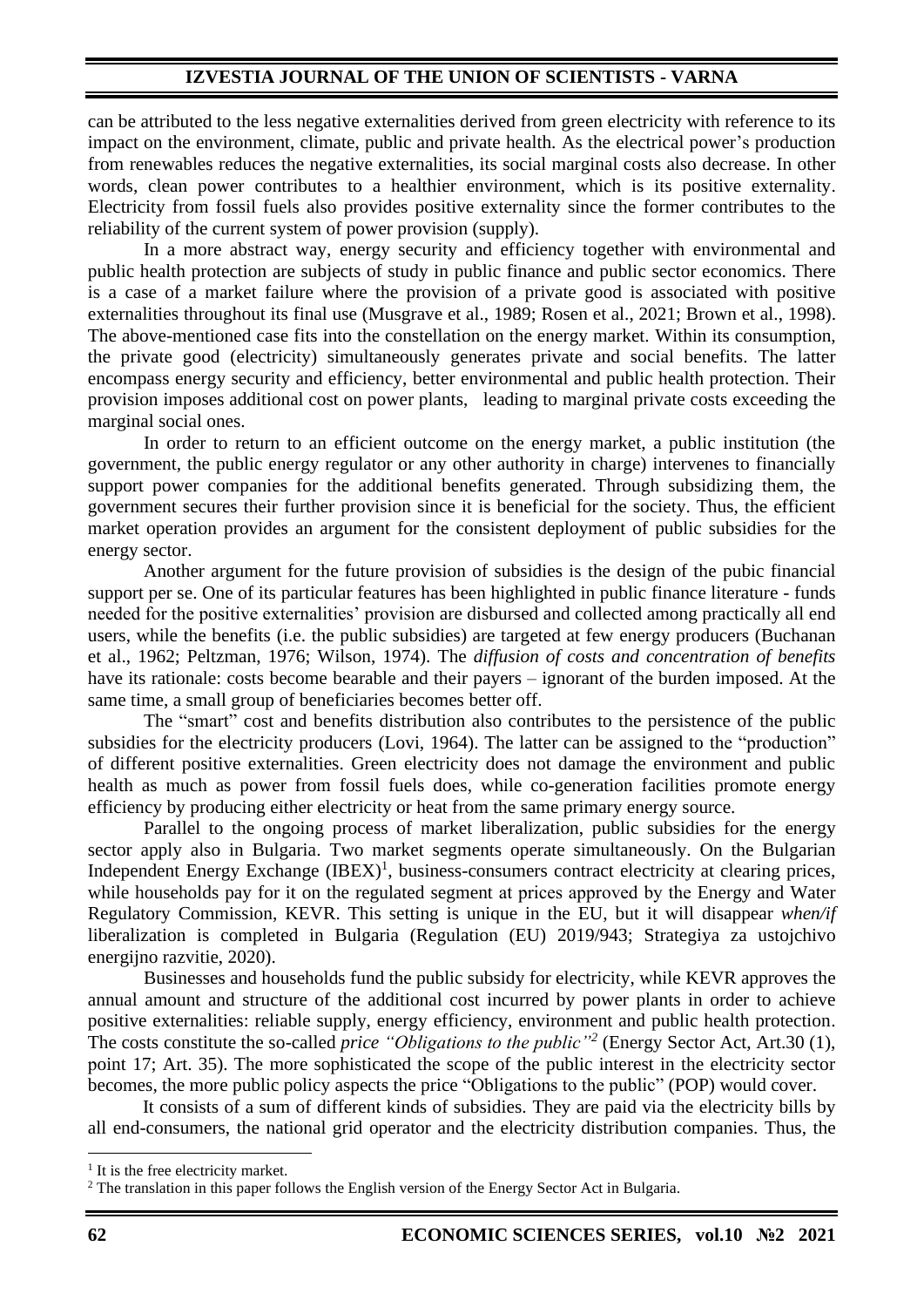# **ИЗВЕСТИЯ НА СЪЮЗА НА УЧЕНИТЕ – ВАРНА**

whole amount of the price is disbursed among all liable individuals and companies, which makes the burden of the subsidy almost invisible for them. In Bulgaria, only business clients are provided with a breakdown of each component of their regular monthly electricity bills, while this is not the case with households. The latter receive bills without any details about the different "ingredients" of the electricity price.

Figure 1 below provides statistical data on the components, of which the POP consists throughout the 2017-21 period. The different kinds of subsidies reflect the obligations to the public the electricity sector in Bulgaria is charged with.





Source: Author's presentation based on: KEVR. Decision for price regulation in electricity sector in Bulgaria, different years.

In 2017 and 2018, the subsidy rate for electricity from renewables is almost 1/2 of the total price per MWh, which is consistent with the financial incentives adopted for electricity from renewables and co-generation. Since early 2010, it is purchased at preferential prices or with premiums (Energy Sector Act, Art. 33a, 162, 162a; Energy from Renewable Sources Act, Art. 24). Both measures account for a public subsidy funded by the POP paid by all end users.

In 2021, *the unit subsidy* for clean electrical power drops to zero (figure 1). This "movement" is due to the market liberalization as more and more green electricity producers sell their output on the IBEX. There, the clearing price/MWh is higher than the weighted average one predicted and approved by the Water and Energy Regulatory Commission for the regulated market (IBEX, KEVR). As the subsidy for clean electricity is the difference between the preferential and KEVR's prediction of the market price, green energy producers receive a consistently declining amount of subsidy per MWh.

The private thermal power plants "Maritsa Iztok -1" and "Maritsa Iztok -3" (MI-1 and MI-3) are also eligible for and receive public subsidies. Their cumulative shares in the total amount of financial support tend to increase – from 60% in 2019 to 73% in 2021. In both private power plants'contracts concluded at the time of their privatization in the beginning of the XXI century, the government accepted on behalf of end-users to pay for the electricity at higher preferential prices. Thereby, MI-1 and MI-3 are capable of securing a stable return on their investment in the long term. Both enterprises are coal-fired and in the past undertook investment programs in order to respond to the environmental stringency in the EU.

As can be seen in figure 1 above, the scope of subsidies included in the POP has widened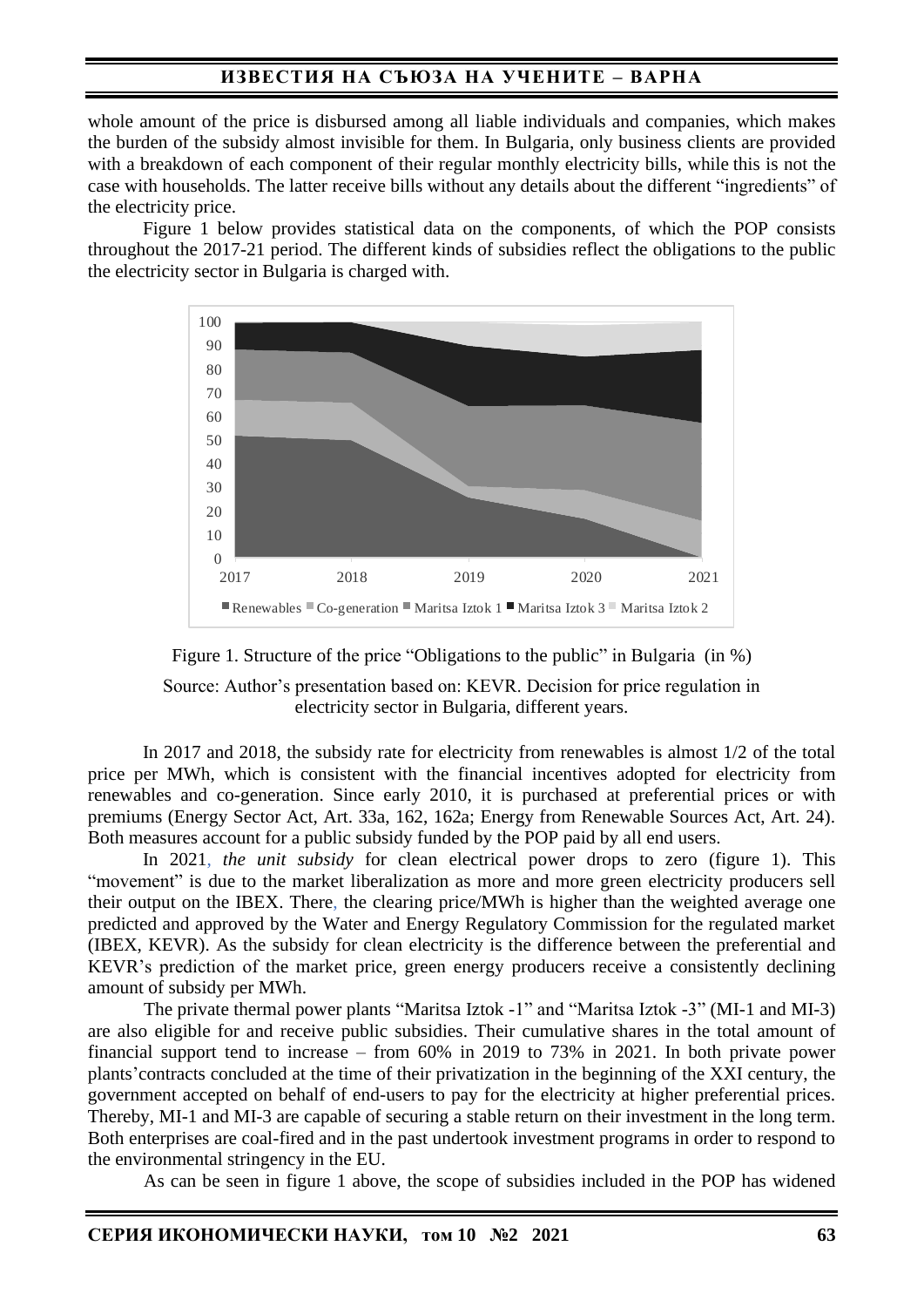since 2019. Along with private MI-1 and MI-3, the state-owned power plant Maritsa Iztok  $-2$  (MI-2) has become eligible for public financial support that compromises market liberalization. Why? Firstly, since 2014 the state-owned power plant has been operating at a financial loss. It has risen to BGN 340 mln. by the end of 2020, while new financial loss of BGN 247,2 mln. has been added by 30 June 2021 (Interim financial statement, 2021). Secondly, for the period 2013-20 MI-2 received its CO2 allowances *free of charge*, which is state aid allowed by EU law (Directive 2003/87, Art. 10c, §5). Thirdly, despite the grandfathering of carbon dioxide allowances, the state-owned power plant did not manage to refurbish its production assets in terms of a better protection of the environment and public health. Thus, MI-2 still damages air quality and public health in terms of higher SO2 and fine particle matter's concentration (European Parliament, 2019).

With reference to the arguments raised above, MI-2 does not contribute to the social commitments, to which the energy sector adheres. Nevertheless, the enterprise benefits from the public subsidy included in the electricity supply POP since with its installed capacity of 1610 MW the plant is crucial for the secure electricity generation and supply. Moreover, MI-2 employs directly more than 2 000 people, which is important to the regional and national economy (Interim report on activities, 2021).

Having regard to the different components of the POP and its dynamics throughout the considered period, it can be concluded that there are sound economic arguments for establishing the price for obligations to the public. However, its structure is worth revisiting as the MI-1 and MI-3 long-term contracts expire after 2025, while coal exit and energy transition top the current agenda of the energy sector in the EU.

The revision of the POP and its structure becomes even an emergency measure on the background of soaring wholesale prices of electricity since the beginning of the regulatory period  $01.07.2021 - 30.06.2022$ . With reference to the prices on the IBEX since August 2021, the subsidies included in the POP, may be cut temporarily in order to contain the energy price hike for businesses and households.

## **2. Capacity markets on the crossroad between public subsidy and energy market liberalization**

Some features of the electricity market make it different from the benchmark one studied in economics. Firstly, either consumers or producers of electricity behave in a price-inelastic manner. Consumers usually are not capable of responding to real time prices, while producers are not willing to store electricity, which is costly and difficult (Cramton et al., 2103; Lockwood, 2017). Thus, if the capacity for power generation becomes insufficient (the supply being also price-inelastic), the demand has to be rationed through blackouts. One feasible approach to avoid them is to rely on higher spot prices, with the option of having administrative ones set for the period of insufficient capacity.

"Setting higher scarcity prices enhances reliability in providing stronger investment incentives" (Cramton, 2017). However, in order to prevent prices from rising rapidly in response to the scarce fixed supply, the government or any other regulatory body sets up an upper limit beyond which no fluctuation is "allowed". This upper limit (cap) corresponds also to the price setting of a public regulatory body, which adopts a social function to protect vulnerable households and individuals from energy poverty.

According to some scholars, to achieve an optimal market outcome, the maximum price is to be set up to the point where the costs of the investor in a power plant's capacity equal the price the client is willing to pay to avoid blackouts (Joskow et al., 2007). Notwithstanding this efficient setting of the price cap for electricity, in reality the upper limit is lower than in theory. The experience in the past lets investors feel pessimistic that if the supply of power becomes scarce, its price will not spike high enough due to the fact that the public regulator is seeking to contain its growth. Thereby, companies that invest in capacity for power generation would not be able to cover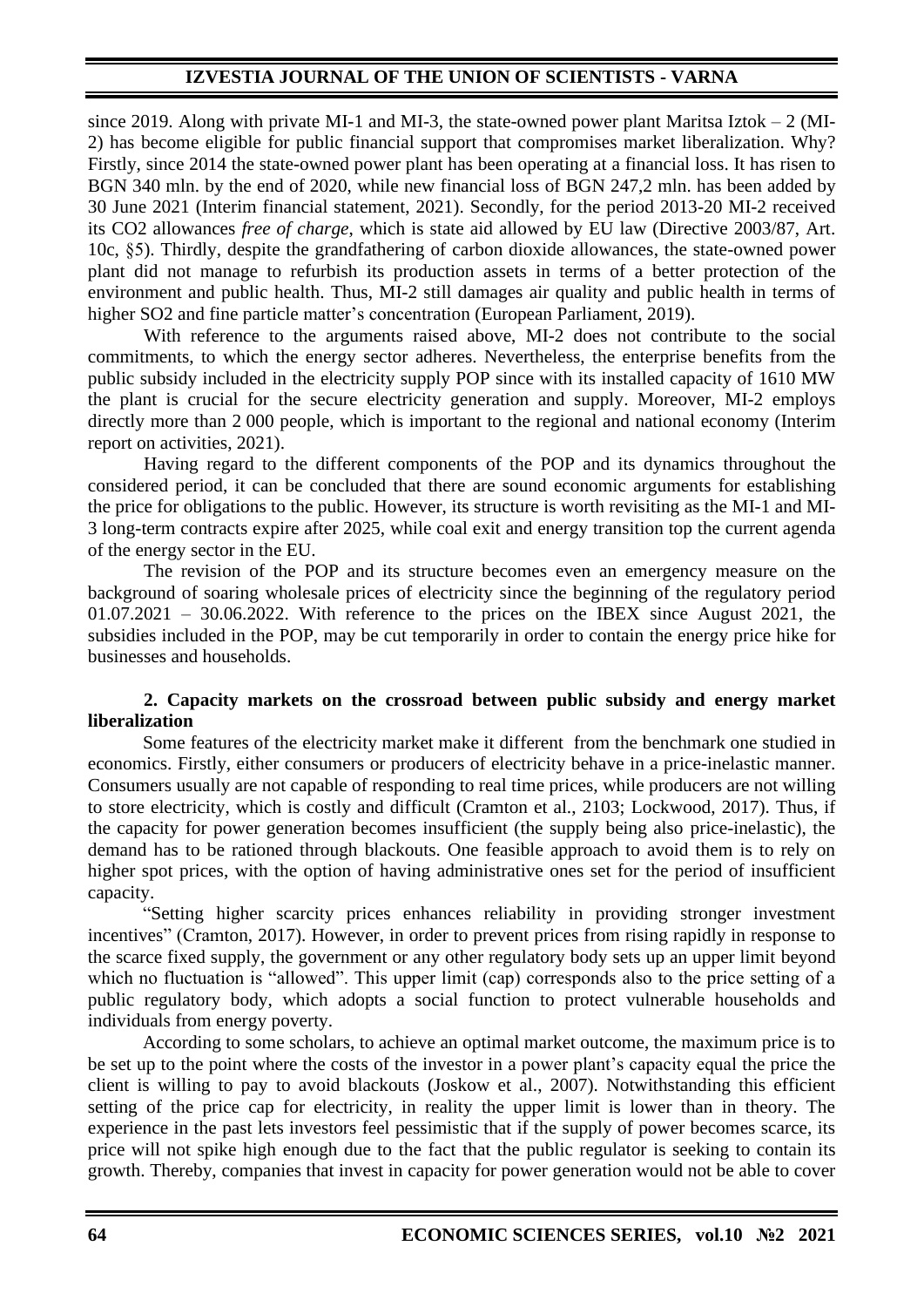# **ИЗВЕСТИЯ НА СЪЮЗА НА УЧЕНИТЕ – ВАРНА**

their capital expenditure, which leads to the missing money phenomenon (Joskow, 2008).

In order to protect the electricity system from its vulnerability to high prices in case of an emergency, a quantity-based approach is adopted (Lockwood, 2017). It leads to the establishing of a capacity market for electricity. The public regulatory body adjusts in advance that amount of capacity for which the investors' cost of providing an additional unit of capacity equals the consumer's value of the lost electricity supply.

In order to secure reliable provision of power, the government is willing to pay a subsidy. The latter is owed not for mere electricity (it may be not generated at all), but for *the guarantee* provided by the power plant/s for avoiding possible blackout/s. *The security of the electricity supply* becomes a good with *external benefit* conferred to society in addition to the generated power itself. Therefore, the security of the power supply is an abstract concept very close to the notion of positive externality discussed in the previous paragraph of this paper.

The evolution of electricity markets towards liberalization shows a few clear-cut types of the mechanism of capacity's design and implementation. The first one is known as *strategic reserve* and is based on capacities for electricity generation reserved outside the energy market. The capacity becomes operational *only* in cases of an emergency for the energy supply, i.e. under extreme climate conditions and/or accident. The government payments for available capacity are determined at competitive auctions. They are organized several years or at least one year ahead of the expected "delivery" date<sup>3</sup>. This type of capacity mechanism has been operational in Germany and Belgium since 2018.

Another way to design a mechanism for capacity is through regularly held auctions. The particular capacities for electricity generation are determined in a centralized manner by the operator of the national grid or by the public regulator. All power plants are allowed to take part: incumbent or new; private or state-owned, etc. They bid the rate per MWh (the price) at which they are willing to "deliver" an externality in terms of the security of the electricity supply. At the auctions the clearing price is the lowest one offered for a capacity available. An auction based mechanism for capacity is cost-effective in terms of the public expenditures paid for it (UK, Italy, Poland) (Lockwood, 2017; Gawlikowska-Fyk, 2019).

A particular type of the capacity mechanism are the intermittent schemes. These are used to financially compensate consumers who are willing to change their electricity consumption at the requirement (warning) of the national grid operator. The latter determines any case of emergency occurred within the electricity system's operation. The intermittent schemes were approved by the Commission in 2018 for France and Greece.

Before choosing and implementing the mechanism for capacity, any member state asks the Commission for approval, since this institution is in charge of competition rules and their enforcement EU-wide. Therefore, any payments related to the mechanism for capacity constitute a public subsidy.

Despite energy market liberalization, few governments in the EU do not hold auctions for allocation of capacity. Therefore, the price/MWh is administered or contracted between the government and other (private) parties. Non-transparent procedures usually hide "a risk of overpayment and subsidizing" the capacity provider/s (Commission, 2016). The outcome is inflated public subsidies, detached from the respective market constellations.

The coal-fired power plants in Bulgaria usually provide cold reserve to the electricity system. The nuclear power plant in this country is excluded due to its project characteristics (КЕVR, 2017). The cold reserve is allocated through auctions held monthly, half-a-yearly, annually or extraordinarily by the national grid operator, Energien sistemen operator (ESO Auction Rules, Art. 3.1.). The power plants winning the competition at the auction sign an agreement with the national grid operator (ESO), accepting its requirement to reach their maximum capacity within 9

<sup>&</sup>lt;sup>33</sup> Delivery here concerns date for delivery of available capacity.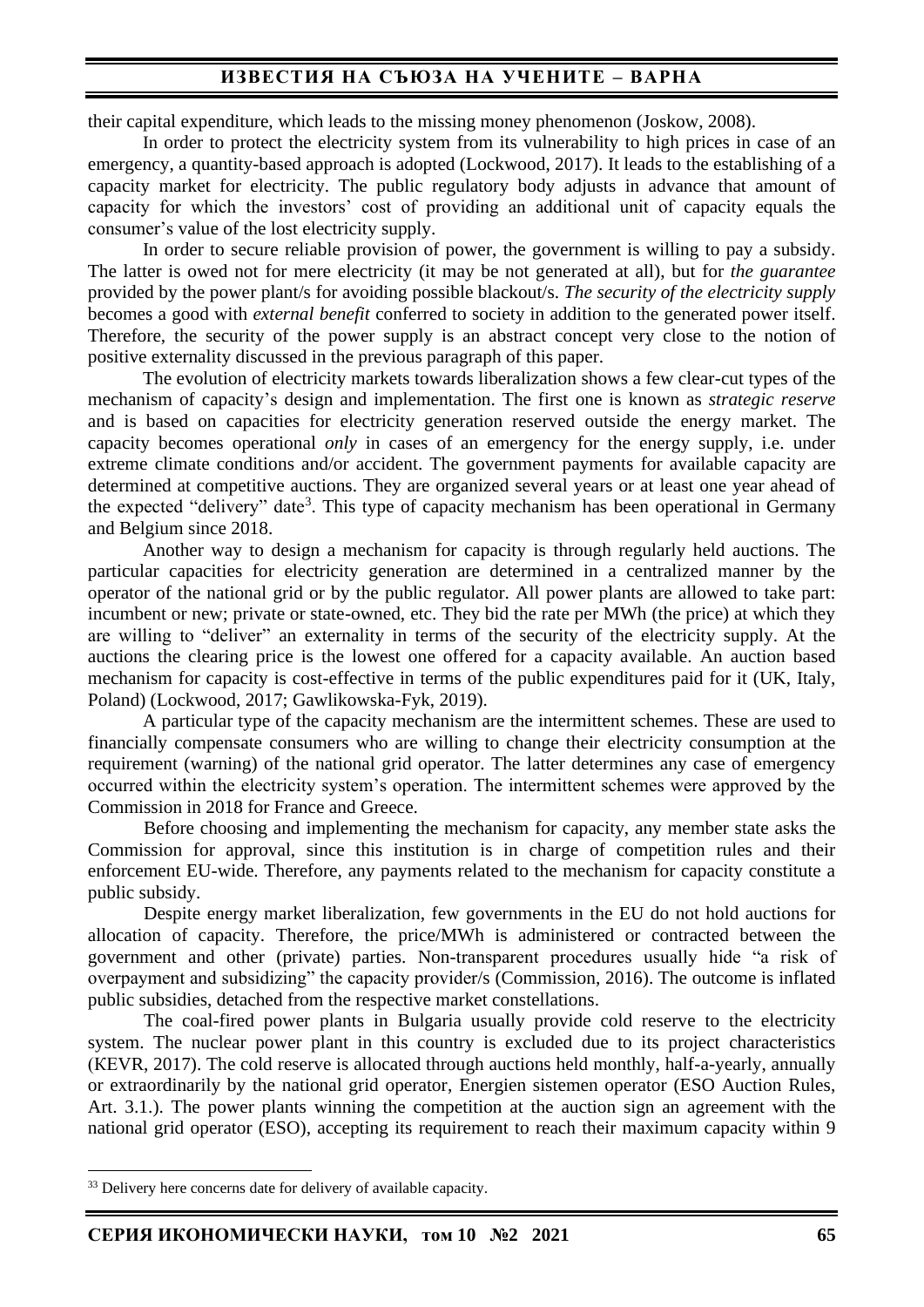hours after warning in case of an emergency for the electricity supply (ESO Auction Rules, Art.1).

The mechanism of capacity rules foresee that cold reserve providers do not sale electricity to the public supplier, while securing reliable capacity (ESO Auction Rules, Art. 3.3 (4)). This provision requires power plants to take off the current market the assets that guarantee the cold reserve. In the meantime, the rest of their assets is used for electricity generation and sales.

In order to be more expeditiously connected to the grid in case of emergency<sup>4</sup>, power plants in Bulgaria started to bid the so-called *additional services*. Their purpose is to maintain the frequency of the electricity transmission grid at 50 Hz. This technical feature allows renewable energy providers to connect to the grid if an emergency occurs too. In addition, large industrial consumers can also participate at the auctions. Thereby, the capacity market widens its potential and scope since big industrial enterprises are also contracted to reduce their energy consumption if required by the grid operator in periods of a peak demand.

Statistical data on the amount of public subsidy paid for the cold reserve in Bulgaria have not been published by the National Statistical Institute yet. The former is available in the archive of KEVR that consists of many decisions regulating different aspects of the water and energy sector (figure 2).





Source: Author's presentation based on: KEVR. Decision for price regulation in the electricity sector in Bulgaria, different years.

On behalf of cold reserve providers, the transmission system operator usually claims reimbursement for the higher costs incurred for the capacities tendered, while the Water and Energy Regulative Commission tries to contain payments' growth. In the considered period, the public expenditures for cold reserve were determined in a '*no competition'* setting in terms of providers and technology of power generation. The highest amount for capacity (above BGN 61 mln.) was paid in the very cold winter of 2017. Despite that the cold reserve has been raised from 500 MW to 650 MW (Ordinance of the Minister of Energy, 2018), since 2017-18 the public regulator has approved for three years in a row a lower amount for remuneration (approx. BGN 57 mln.). In the 2020-21 regulatory period, the government stopped holding auctions for a while and allocated the whole cold reserve capacity to the state-owned power plant "Maritsa Iztok - 2", which is a breach to competition.

In spite of the liberalisation on the energy market, the design of the mechanism for capacity in Bulgaria seems incomplete. The rate per MWh for remunerating stability of the electricity supply shall cover the full fixed costs and part of the flexible ones. The latter consist of the purchasing cost for energy sources and CO2 emission allowances in case electricity is generated from fossil fuels

<sup>4</sup> Within 15 minutes instead within 9 hours previously required in the ESO's Rules.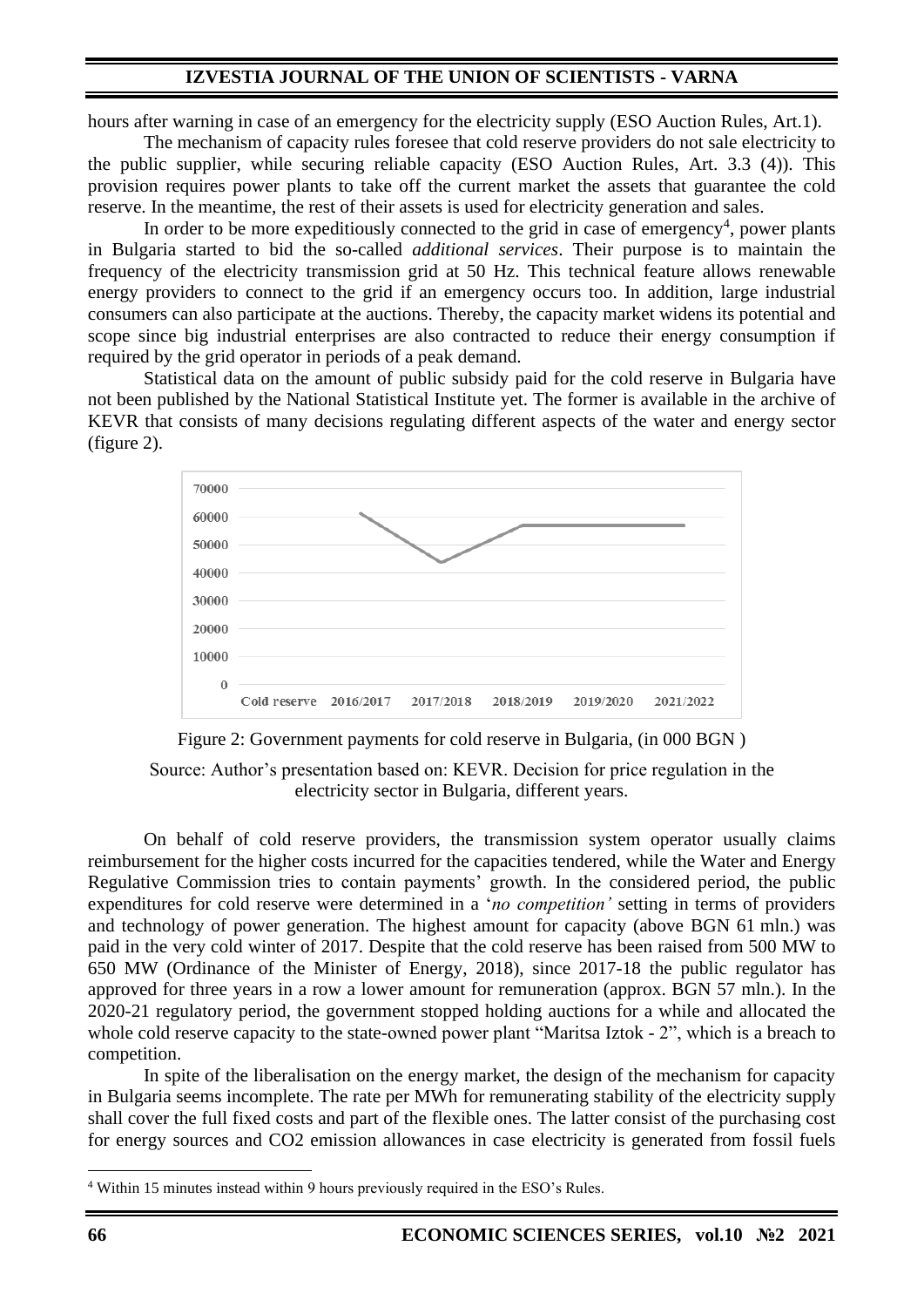# **ИЗВЕСТИЯ НА СЪЮЗА НА УЧЕНИТЕ – ВАРНА**

(coal, natural gas). Therefore, the coal exit and energy transition are going to shape the country's mechanism for capacity in the future (Ivanov, 2020; Kuyumdjiev, 2020).

Its operation envisages a transition from the strategic reserve to the genuine capacity market with some important features. Firstly, the whole capacity of the power plants winning the auction will be operable - allowing providers to sell power to the market, while keeping some capacity ready in case the electricity supply is compromised. Secondly, in light of the market liberalization, the new design allows the national grid operator to purchase available capacity via auctions – both from domestic and foreign providers (Energy Sector Act, Art. 1 and 2). Thirdly, neutrality in terms of primary energy sources, technologies, domiciles and business history is fundamental for the operation of the emerging capacity market. Fourthly, the European Commission binds coal-fired power plants' participation at the auctions for capacity with the carbon content of the primary energy sources for electricity generation.

Secondary EU law sets out more stringent requirements for capacity mechanisms, including a CO2 emission limit of 550 g CO2/kWh. If the auction based capacity market operates, the emissions performance standard will apply to the new plants from 2020 and to the existing ones from 1 July 2025 (REGULATION, 2019; Gawlikowska – Fyk, 2019). Setting the carbon dioxide limit in practice precludes the use of coal and coal-fired power plants as capacity providers in Bulgaria after 2025.

Having regard to the features of the new mechanism for capacity, some further highlights referring to the public subsidies for energy can be drawn. Firstly, the liberalization of the energy market leads to also establishing of a new market for capacity. Secondly, the latter contributes to higher cost effectiveness and better transparency of the public subsidies provision, which is due to the regular auctions. Thirdly, public outlays will persist at least until 2025 unless there are amendments to EU regulation 2019/943.

## **Conclusion**

Despite the sound theoretical arguments in favor of public energy subsidies, the latter need a reform any time they adversely influence the economy. This concerns the subsidies for the coalfired power plants in the Maritsa basin. The peaking energy prices provide an argument for an immediate revision and optimization of the subsidies included in the price "Obligations to the public" in Bulgaria. Its abolishment would reduce the electricity costs for the businesses and households temporarily in the short term. However, this measure is not adequate to resolve in a sustainable manner the long-term imbalances and institutional failures accumulated throughout the energy sector in Bulgaria. Beyond the electricity itself, the energy producers provide a set of social benefits, which require further provision of public subsidies.

### **References**

- 1. Brown, C.V. and P.M. Jackson (1990). *Public sector economics.* Cambridge: Blackwell.
- 2. Buchanan J. and G. Tullock (1962) *The Calculus of Consent: Logical Foundations for Constitutional Democracy*. Michigan: The University of Michigan Press.
- 3. Council of Ministers of Bulgaria (2021) National Plan for Recovery and Resilience of the Republic of Bulgaria. Available from: https://www.nextgeneration.bg/ [Accessed 09/10/2021].
- 4. Cramton, P. (2017) Electricity market design. *Oxford Review of Economic Policy*. 33(4). pp. 589– 612.
- 5. Directive 2003/87/EC of the European Parliament and of the Council from 13 October 2003 establishing the EU Emission Trading Scheme. OJ L 275/32, pp.78-93.
- 6. ЕEA (2004) *Energy subsidies in the European Union, a brief overview*. Technical Report №1. Copenhagen: EEA.
- 7. European Parliament (2019) Notice to members. [Online] Available from: https://www.europarl.europa.eu/doceo/document/PETI-CM-426986\_EN.pdf?redirect [Accessed 22/10/2021).